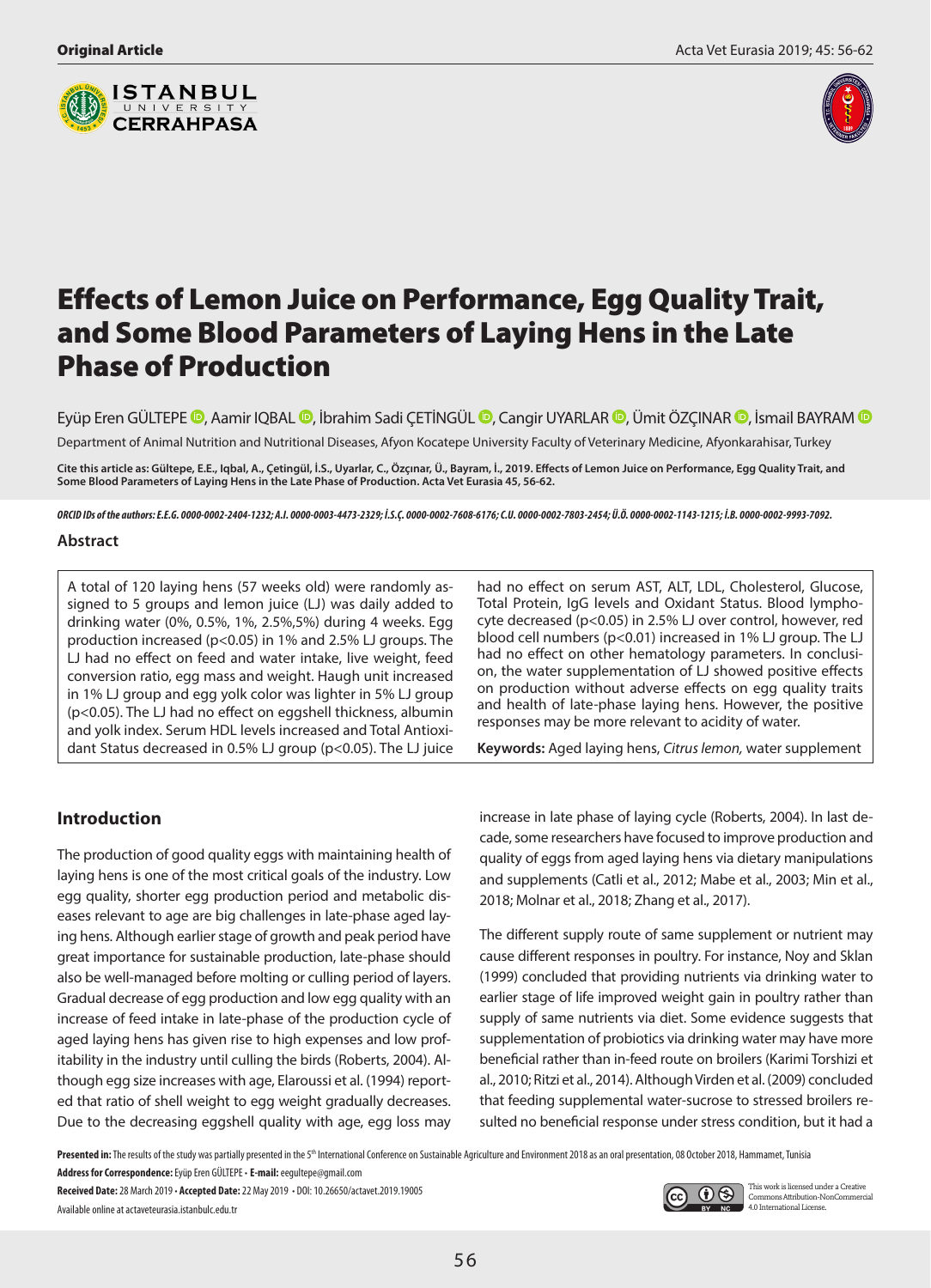good response on feed conversion ratio (FCR) during post-stress recovery period. Recently, Karadağoğlu et al. (2018) concluded that supplementing drinking water with different concentrations of an essential oil blend (peppermint, oregano, anise) improved egg production and weight, Haugh Unit, eggshell thickness, and yolk height of laying hens from week 20 to week 36 of age. Even though some evidence has been reported on broilers and laying hens, research data on effects of nutrient supplementation via drinking water on late-phase laying hens is still limited.

Lemon (*Citrus limon* L.) is an evergreen native plant of Asia and belongs to family Rutaceae. The juice of lemons are commonly used for cleaning and culinary purposes throughout the world. The lemon juice (LJ) is sour in taste and contains 5% to 6% citric acid (Yapo, 2009). Lemon fruits are rich in Vitamin C and contain different phytochemicals such as tannins, polyphenols, terpenes and flavonoids. The concentration of citric acid in LJ is twice than grapefruit juice and about five times higher than orange juice (Penniston et al., 2008). Although citrus fruits have different flavonoids such as narirutin, hesperidin, naringin and neohesperidin, only hesperidin transmission could be detected from fruit to juice (Xu et al., 2008). Hesperidin had significant benefits on poultry, such as anti-inflammatory, anti-stress, antioxidant, growth promoting, anticancer and immunological properties (Yatao et al., 2018). LJ in drinking water increased the immunity of broiler chickens (Behboudi et al., 2016; Kadam et al., 2009) and eggshell quality of layers (Tavakkoli et al., 2014) under heat stress. Furthermore, Farghly et al. (2018) concluded that supplying with water containing 10% LJ during the growing period of turkey chicks improved growth performance, immune response, antioxidant status and economic efficiency.

Keeping in view the above points, LJ may be used as potent water supplement to improve health and extend performance of late-phase layer hens. Therefore, the present study was aimed to explore the effects of different level of LJ on performance, egg quality and serological parameters in late-phase laying hens.

# **Materials and Methods**

#### **Experimental design and management**

A total of 120 Babcock white laying hens (57 weeks old) were divided into 5 groups (n=24) with 4 replication groups containing 6 hens in each subgroup. LJ was added to the drinking water of the experimental groups with 0%, 0.5%, 1%, 2.5%, and 5% respectively during 4 weeks. The LJ levels were determined according to reported positive effects of LJ in literature (Kadam et al., 2009). Sixteen hours light and eight hours dark were applied and also feed and water were supplied *ad libitum*. In this study, all treatment groups were fed a basal diet, which was prepared according to requirement of the birds (Table 1) (NRC, 1994). In 0.5% LJ group, one bird has been moved out of the study due to sudden death. No mortality was recorded during the study except for the mentioned animal. LJ was poured on daily bases in fresh drinking water. Lemon fruits were provided from a commercial local trader.

Automatic nipple drinking system was used and each group have separated water tank where different concentration of LJ was added in their water tank. Graduated cylinder glass was used for scaling of LJ. Then, the LJ was mixed with water at the mentioned ratio in 20 liter water box between 1 p.m. to 2 p.m.

| <b>Table 1.</b> Ingredient composition and chemical composition of |  |
|--------------------------------------------------------------------|--|
| basal diet                                                         |  |

| <b>Ingredients</b>                  | %, as fed basis    |            |
|-------------------------------------|--------------------|------------|
| Corn                                | 54.90              |            |
| Vegetable oil                       | 0.34               |            |
| Sunflower meal (32% CP)             | 16.92              |            |
| Full fat soya                       | 10.00              |            |
| Soybean meal (44% CP)               | 7.39               |            |
| Limestone                           | 7.87               |            |
| Dicalcium phosphate                 | 1.73               |            |
| Common salt                         | 0.40               |            |
| Vitamin-mineral premix <sup>1</sup> | 0.25               |            |
| L-Lysine HCl                        | 0.10               |            |
| <b>DL-Methionine</b>                | 0.10               |            |
| Calculated values <sup>2</sup>      |                    |            |
| CP, %                               | 17.00              |            |
| ME, kcal/kg                         | 2750               |            |
| Ca                                  | 3.71               |            |
| Av.P                                | 0.38               |            |
| Na, %                               | 0.20               |            |
| Met+Sis                             | 0.71               |            |
| Lysine, %                           | 0.83               |            |
| Treonin, %                          | 0.61               |            |
| Triptophane, %                      | 0.20               |            |
| Linoleic acid, %                    | 2.36               |            |
| pH levels of drinking water         | $\bar{x}$          | <b>SEM</b> |
| 0% Lemon                            | 7.07 <sup>a</sup>  | 0.23       |
| 0.5% Lemon                          | 3.22 <sup>b</sup>  | 0.07       |
| 1% Lemon                            | $3.13^{bc}$        | 0.10       |
| 2.5% Lemon                          | 3.02 <sup>cd</sup> | 0.01       |
| 5% Lemon                            | 2.89 <sup>d</sup>  | 0.03       |
| р                                   | 0.0001             |            |

1 Provided per kg of diet: Vitamin A:12.000.000 IU, Vitamin D3:3.000.000IU, Vitamin E:35.000 IU, Vitamin K3:3.500 IU,Vitamin B1:2.750IU, Vitamin B2:5.500IU, Nicotinamid: 30.000IU,Ca-D-Panthotenate:10.000IU,Vitamin B6: 4.000IU, Vitamin B12: 15IU, Folic acid:1.000IU, D-Biotin: 50IU,Cholin clorid:150.000IU, Manganese: 80.000mg, Iron: 60.000 mg, Zinc:60.000 mg, Copper:5.000 mg, Iodine:2.000 mg, Cobalt: 500 mg, Selenium: 150 mg, Antioxidant:15.000 mg. 2 NRC (1994)

Values with different superscripts differ significantly (p<0.05)

HCI: Hydrochloride; DL: Dextrorotation & Levorotation; CP: Crude protein; ME: Metabolisable energy; Ca: Calcium; Av.P: Available phosphorus; Na: Sodium; Met: Methionine; Sis: Sistein; The different superscripts (a, b, c, d) represent significant differences between the values (p<0.05).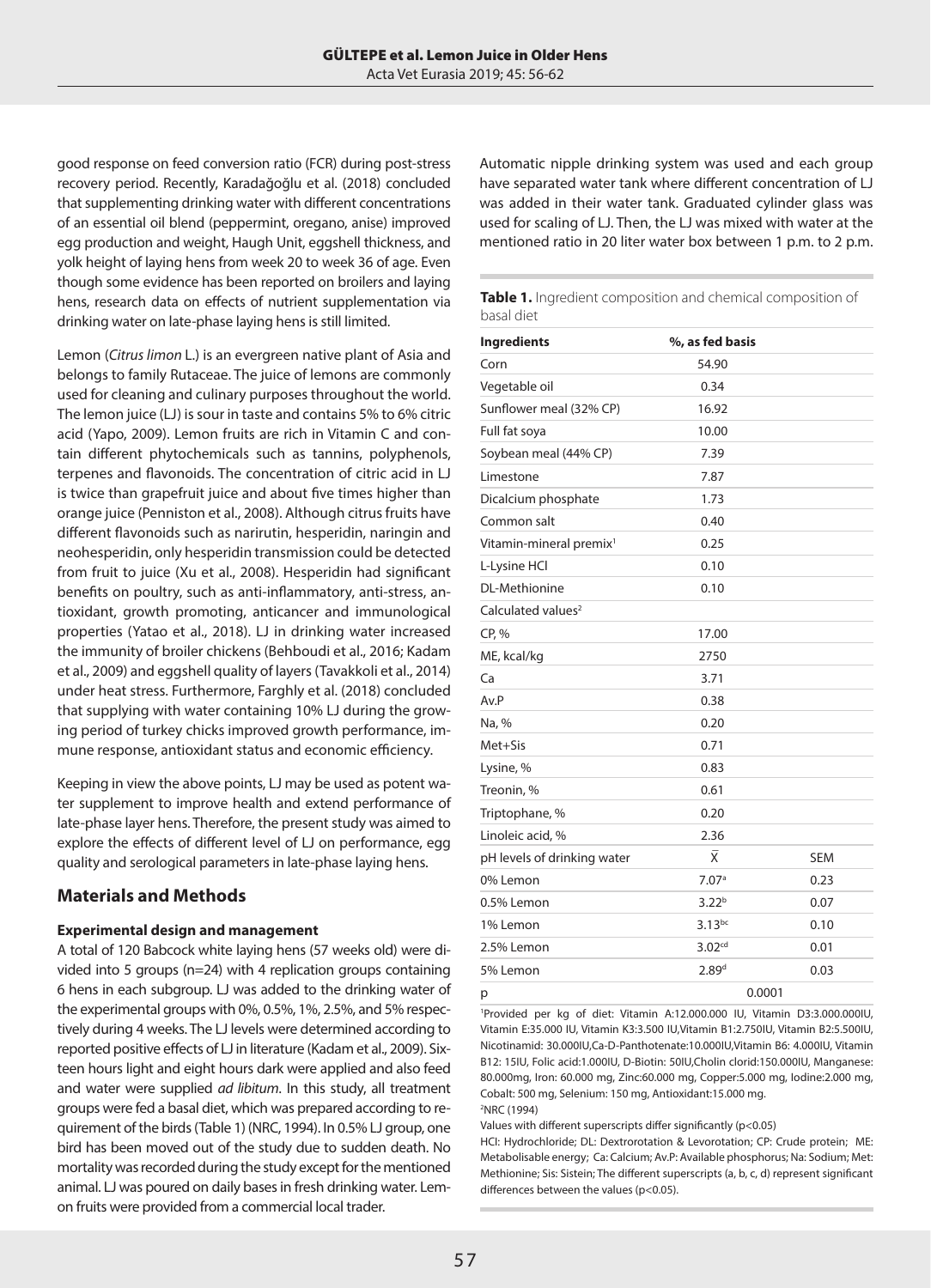every day. The LJ could be solved easily in the water and homogenity was confirmed visually. During the study, water consumption (L) was measured by total water consumption per each groups after 24 hours interval.

#### **Data collection and analyses**

Hens were weighted at the beginning and at the end of the study to determine their live weights. Egg production was recorded daily and was expressed percent of hen-day egg production (HDEP). Feed intake and egg weight of hens was recorded weekly. Mortality was recorded daily while eggs were weighed once a week. Egg mass was calculated as follows: Egg Mass = Percent of HDEP x average egg weight in grams. FCR values were calculated as follows:  $FCR = feed intake(q) / eqq mass(q)$ .

Eggs were delivered to the laboratory at the end of the 4<sup>th</sup> week as three egg samples from each subgroup to determine egg quality parameters. Eggs were kept for 24 hours at room temperature before the egg trait analyses. Egg weight, breaking strength, and eggshell thickness were determined in these eggs. Egg breaking strength was measured by using ORKA Egg Force Reader (EF 0468-2011; Orka Food Tech. Ltd., Hong Kong, China) and Haugh Unit were calculated by measuring albumen height (Digital micrometer). Egg yolk color was determined by using Yolk Color Fan (DSM; Basel, Switzerland) and comparing the color of yolks with 15 bands of the color fan.

At the end of the trial, 3 hens were randomly selected from each replication group and blood was collected from the heart, then, the samples were transferred into two separate tubes (vacutainer tubes without anticoagulant and with ethylenediaminetetraacetic acid-EDTA, Becton Dickinson; Franklin Lakes, NJ, USA). Blood samples were immediately arrived in the laboratory under a cold chain. For serum biochemical analyses, the samples in vacutainer tubes were centrifuged at 5000 rpm for 10 minutes. Supernatants were transferred to Eppendorf tubes and stored at -20°C till biochemical analyses. Serum glucose, total cholesterol (CHO), high density lipoprotein (HDL), low density lipoprotein (LDL), aspartate aminotransferase (AST), alanine aminotransferase (ALT), Gamma-Glutamyl Transpeptidase (GGT), total protein (TPRO), phosphorus, calcium and Immunoglobulin G (IgG) concentrations were determined by automated ELISA analyzer (Elisys Uno; Human mbH, Wiesbaden, Germany). The effect of LJ on pH levels of drinking water was determined with a portable bench-top digital pH meter at 0 h and 23rd h.

## **Statistical analysis**

The model assumptions of normality and homogeneity of variance were examined by Shapiro-Wilk and Levene tests, respectively. The statistical analysis was performed with Med-Calc (MedCalc Software bvba, Oostend, Belgium, v.18). General Linear Model was used for group comparison followed by Tukey-Kramer for post-hoc (Neter et al., 1996). The statistical model used to test the effects of treatment on variables was:

#### $Y$ ij =  $\mu$  + αi + eij

where Yij = the response variable,  $\mu$  = the general mean,  $\alpha$ i = the effect of dietary treatments and eij = the random error. The significance level was considered as p<0.05 and all data were expressed as  $\overline{X}$   $\pm$  *SEM*.

## **Results**

In this study, pH levels of drinking water in treatment groups were significantly decreased according to control group (p<0.05). Low pH was observed in 2.5% and 5% LJ supplemented groups. However, the control group had a neutral pH (7.07±0.23, Table 1).

The result of recent study indicates that HDEP significantly ( $p<0.05$ ) increased in 1% and 2.5% LJ supplemented groups; however, re-

**Table 2.** Effect of lemon juice given in drinking water on performance parameters of laying hens from week 57 to week 61 of age  $(Mean \pm SEM: n=24)$ 

| <b>Item</b>         | 0% Lemon           |            | 0.5% Lemon              |            | 1% Lemon                |            | 2.5% Lemon         |            | 5% Lemon                |            |       |
|---------------------|--------------------|------------|-------------------------|------------|-------------------------|------------|--------------------|------------|-------------------------|------------|-------|
|                     | X                  | <b>SEM</b> | $\overline{\mathbf{x}}$ | <b>SEM</b> | $\overline{\mathbf{x}}$ | <b>SEM</b> | X                  | <b>SEM</b> | $\overline{\mathbf{x}}$ | <b>SEM</b> | p     |
| Feed intake, g/b/d  | 115.0              | 1.58       | 113.8                   | 2.72       | 117.5                   | 2.5        | 117.5              | 3.48       | 115.0                   | 2.89       | 0.819 |
| Water intake, L/b/d | 0.40               | 0.008      | 0.39                    | 0.007      | 0.41                    | 0.007      | 0.38               | 0.008      | 0.40                    | 0.008      | 0.072 |
| $HDEF1$ , %         | 83.17 <sup>b</sup> | 1.61       | $86.07^{ab}$            | 1.77       | 88.54 <sup>a</sup>      | 1.51       | 89.88 <sup>a</sup> | 1.25       | 86.45 <sup>ab</sup>     | 1.67       | 0.032 |
| Egg weight, g       | 64.81              | 0.56       | 65.36                   | 0.77       | 66.02                   | 0.68       | 66.82              | 0.50       | 66.13                   | 0.67       | 0.240 |
| Egg mass, g         | 54.31              | 1.91       | 56.26                   | 1.52       | 58.36                   | 1.31       | 60.08              | 1.29       | 57.19                   | 1.45       | 0.096 |
| FCR <sup>2</sup>    | 2.15               | 0.08       | 2.03                    | 0.05       | 2.02                    | 0.05       | 1.97               | 0.08       | 2.04                    | 0.07       | 0.504 |
| Initial BW, q       | 1587.5             | 19.3       | 1602.0                  | 33.3       | 1624.3                  | 35.1       | 1630.8             | 33.4       | 1623.1                  | 35.2       | 0.861 |
| Final BW, q         | 1535.5             | 26.6       | 1448.2                  | 97.1       | 1626.1                  | 31.0       | 1616.5             | 28.9       | 1571.2                  | 35.6       | 0.104 |

1 Hen day egg production

2 Feed conversion ratio, feed intake/egg mass

Values with different superscripts (a, b) in same row differ significantly ( $p$ <0.05)

HDEP: hen day egg production; FCR: feed conversion ratio; BW: body weight; SEM: standart error of mean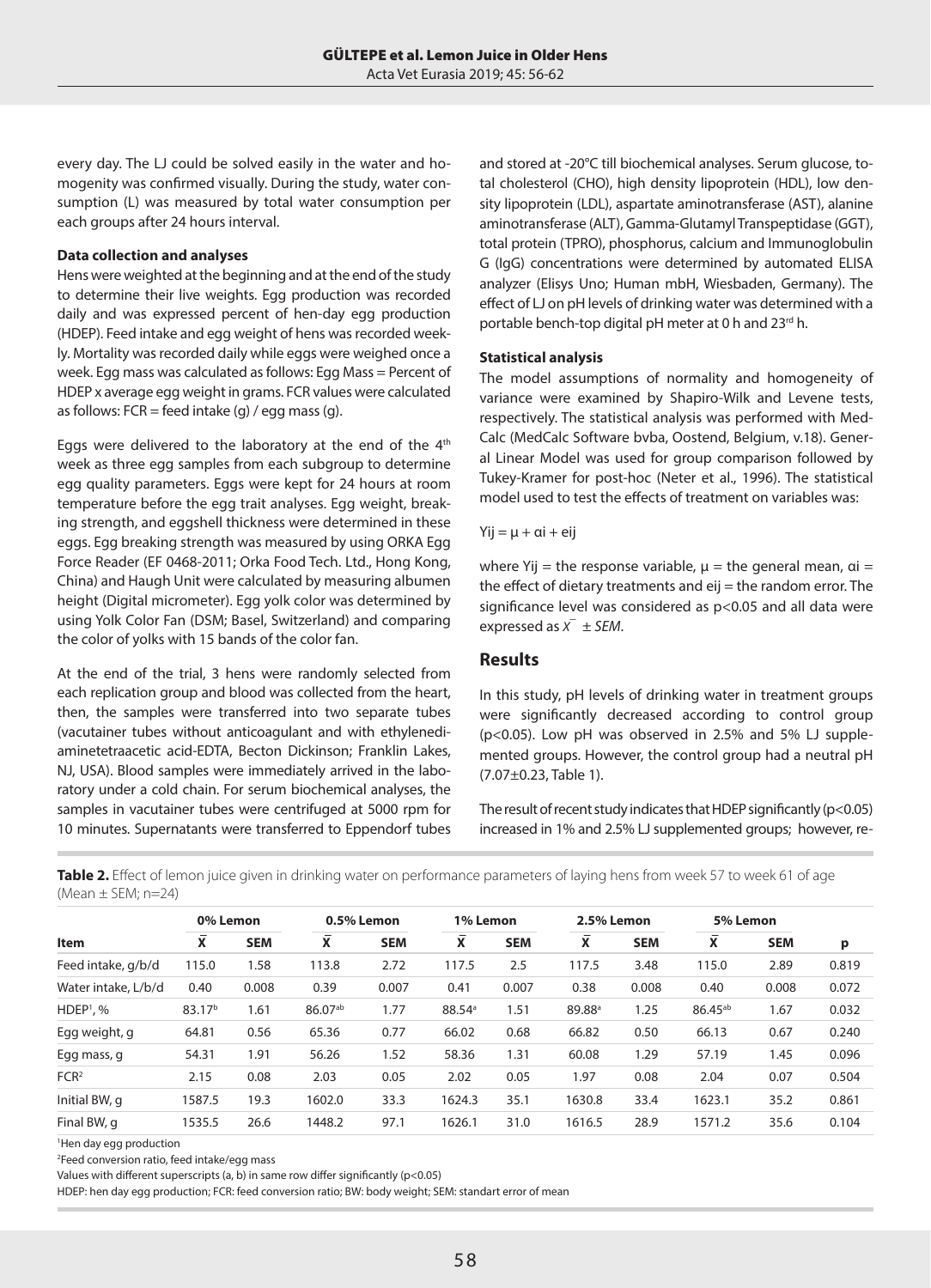sults from feed intake, water intake, egg mass, FCR and egg weight were not significantly different (p>0.05) among all LJ supplemented groups as compared with control group. Similarly, hens live weight of all LJ supplemented groups were not significantly different (p>0.05) during the whole period of the trial (Table 2).

Regarding egg quality parameters, Haugh unit significantly (p<0.05) increased in 1% LJ supplemented group. In contrast egg yolk color significantly (p<0.05) decreased in 5% LJ supplemented group. Moreover, differences in eggshell thickness, albumin index, and yolk index were not significant (p>0.05) in all treatment groups as compared with control group (Table 3).

For serological parameters, HDL level significantly increased (p<0.05) however, TAS level significantly decreased (p<0.05) in 0.5% group as compared with other treatment and control group. Moreover, glucose, AST, LDL, CHO, ALT, TPRO, TOS, and IgG level remained unaffected (p>0.05) in all LJ supplemented group over control (Table 4).

Regarding blood parameters, lymphocyte count decreased significantly (p<0.05) in 2.5% LJ treatment group over control and red blood cell (RBC) significantly (p<0.01) increased in 1% supplemented group compared to 5% LJ group. Moreover, total leukocyte, hemoglobin, mean corpuscular volume, mean corpuscular hemoglobin concentration, platelet, lymphocyte, neutrophil and monocyte counts were unaffected by LJ supplemention (p>0.05) (Table 5).

## **Discussion**

In our knowledge, this is the first report on effects of drinking water mixed with LJ on late-phase aged layer hens. Phenolic compounds of citrus species are flavonoids and phenolic acids. Dominant flavonoids of citrus fruits are flavanone glycosides such as narirutin, hesperidin, naringin, and neohesperidin. Although Xu et al. (2008) reported no presence of naruritin, naringin, and neohesperidin in LJ, they just determined trans-

Table 3. Effect of lemon juice given in drinking water on egg trait parameters of laying hens from week 57 to week 61 of age (Mean  $\pm$ SEM; n=24)

| <b>Item</b>                                                                                                                       | 0% Lemon           |            | 0.5% Lemon         |            | 1% Lemon           |            | 2.5% Lemon         |            | 5% Lemon          |            |       |  |
|-----------------------------------------------------------------------------------------------------------------------------------|--------------------|------------|--------------------|------------|--------------------|------------|--------------------|------------|-------------------|------------|-------|--|
|                                                                                                                                   | x                  | <b>SEM</b> | X                  | <b>SEM</b> | x                  | <b>SEM</b> | X                  | <b>SEM</b> | x                 | <b>SEM</b> | р     |  |
| Eggshell thickness, mm                                                                                                            | 40.01              | 0.01       | 38.89              | 0.02       | 40.04              | 0.06       | 37.43              | 0.03       | 38.88             | 0.01       | 0.513 |  |
| Haugh unit                                                                                                                        | 92.49 <sup>b</sup> | 1.37       | 94.77ab            | 1.06       | 97.30 <sup>a</sup> | .40        | 92.64 <sup>b</sup> | 1.27       | $95.46^{ab}$      | 1.00       | 0.036 |  |
| Yolk color score                                                                                                                  | 11.3 <sup>a</sup>  | 0.15       | 10.9 <sup>ab</sup> | 0.10       | 11.3 <sup>a</sup>  | 0.12       | 11.2 <sup>a</sup>  | 0.13       | 10.7 <sup>b</sup> | 0.15       | 0.018 |  |
| Albumen index, %                                                                                                                  | 10.99              | 0.41       | 11.10              | 0.30       | 12.06              | 0.49       | 10.77              | 0.38       | 11.69             | 0.31       | 0.142 |  |
| Yolk index, %                                                                                                                     | 54.31              | 91.،       | 56.26              | 1.52       | 58.36              | l .31      | 60.08              | 1.29       | 57.19             | 1.45       | 0.195 |  |
| $\mathcal{M}$ . In the second contract of the second contract $\mathcal{M}$ and $\mathcal{M}$ and $\mathcal{M}$ and $\mathcal{M}$ |                    |            |                    |            |                    |            |                    |            |                   |            |       |  |

Values with different superscripts (a, b) in same row differ significantly (p<0.05) SEM: standart error of mean

**Table 4.** Effect of lemon juice given in drinking water on serum biochemical parameters of laying hens from week 57 to week 61 of age (Mean  $\pm$  SEM; n=24)

| <b>Item</b>               | 0% Lemon           |            | 0.5% Lemon              |            | 1% Lemon          |            | 2.5% Lemon         |            | 5% Lemon          |            |       |
|---------------------------|--------------------|------------|-------------------------|------------|-------------------|------------|--------------------|------------|-------------------|------------|-------|
|                           | X                  | <b>SEM</b> | $\overline{\mathbf{x}}$ | <b>SEM</b> | X                 | <b>SEM</b> | X                  | <b>SEM</b> | X                 | <b>SEM</b> | p     |
| Glucose, mg/dL            | 163.31             | 9.23       | 175.08                  | 6.17       | 169.93            | 8.04       | 172.25             | 8.28       | 179.47            | 8.64       | 0.753 |
| CHO <sup>1</sup> , mg/dL  | 88.94              | 10.36      | 128.91                  | 14.56      | 98.27             | 10.77      | 109.18             | 9.35       | 92.60             | 7.80       | 0.116 |
| $HDL2$ , mg/dL            | 15.38 <sup>b</sup> | 0.51       | 17.36 <sup>a</sup>      | 0.51       | $16.83^{ab}$      | 0.53       | 15.31 <sup>b</sup> | 0.38       | $16.93^{ab}$      | 0.41       | 0.004 |
| $LDL3$ , mg/dL            | 27.69              | 4.52       | 39.50                   | 6.37       | 30.20             | 3.68       | 34.44              | 3.38       | 30.73             | 3.10       | 0.782 |
| AST <sup>4</sup> , U/L    | 155.53             | 11.05      | 161.50                  | 24.79      | 183.47            | 8.77       | 191.31             | 13.84      | 193.21            | 15.43      | 0.113 |
| ALT <sup>5</sup> , U/L    | 2.39               | 0.30       | 3.31                    | 0.66       | 3.04              | 0.45       | 3.64               | 0.47       | 3.43              | 0.43       | 0.410 |
| TPRO <sup>6</sup> , g/dL  | 5.28               | 0.30       | 6.78                    | 0.63       | 6.49              | 0.39       | 6.39               | 0.38       | 5.82              | 0.47       | 0.157 |
| TOS7, µmol/dL             | 58.60              | 10.89      | 101.90                  | 10.39      | 94.56             | 18.99      | 76.24              | 12.83      | 66.06             | 12.03      | 0.146 |
| TAS <sup>8</sup> , mmol/L | 1.20 <sup>a</sup>  | 0.05       | 0.87 <sup>b</sup>       | 0.02       | 1.28 <sup>a</sup> | 0.11       | 1.00 <sub>ab</sub> | 0.10       | 1.28 <sup>a</sup> | 0.05       | 0.002 |
| lgG, mg/dL                | 166.80             | 6.23       | 145.54                  | 12.38      | 143.14            | 6.42       | 150.76             | 6.37       | 149.60            | 9.23       | 0.296 |

' CHO: total cholesterol; <sup>2</sup> HDL: high-density lipoprotein; <sup>3</sup> LDL: low-density lipoprotein; <sup>4</sup> AST: aspartate aminotransferase; <sup>5</sup> ALT: alanine aminotransferase; <sup>6</sup>TPRO: total protein; 7 TOS: total oxidant status; <sup>8</sup> TAS: total antioxidant status

Values with different superscripts (a, b) in same row differ significantly ( $p$ <0.05)

SEM: standart error of mean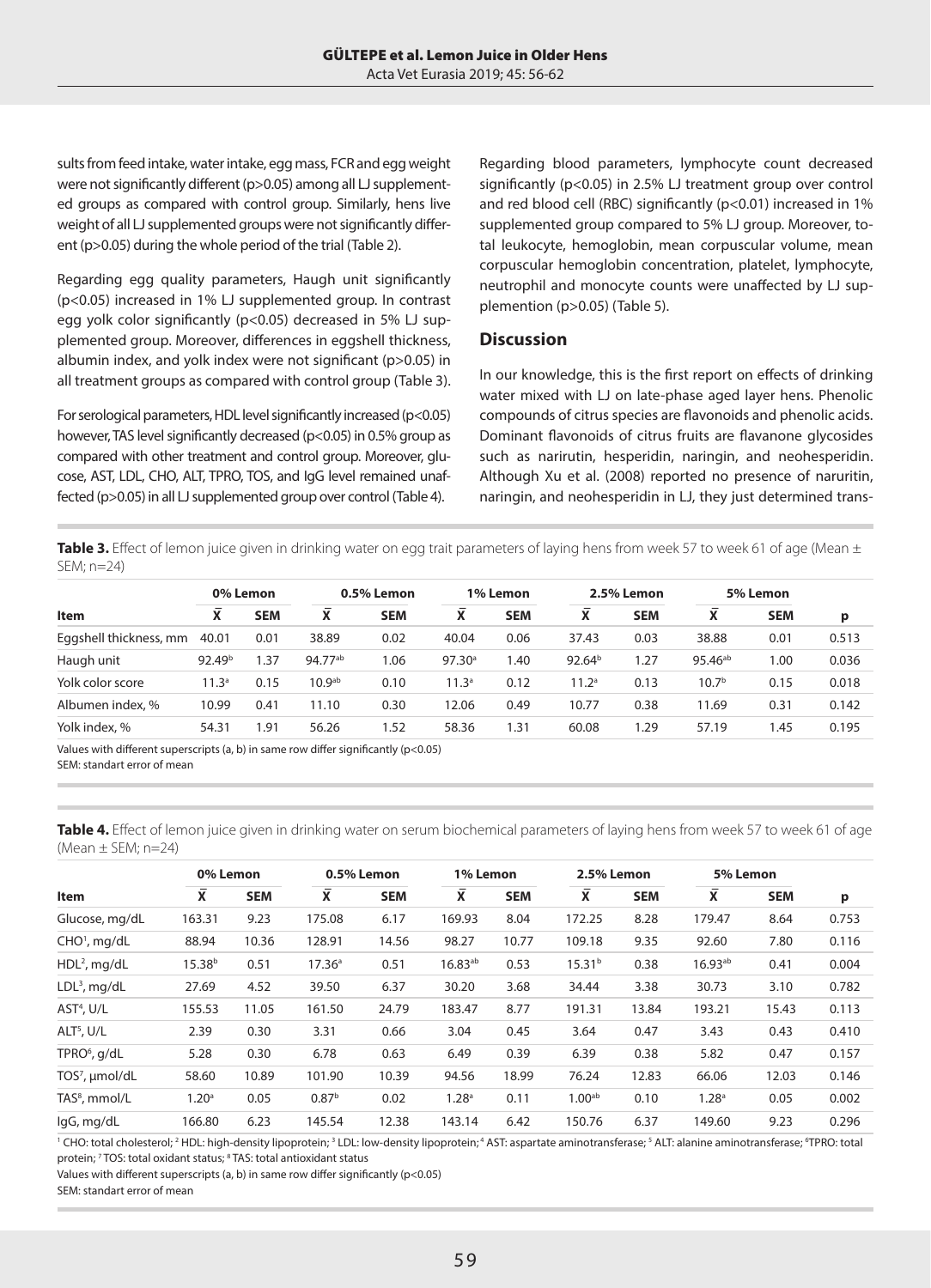| <b>Item</b>                  | 0% Lemon          |            | 0.5% Lemon         |            |                         | 1% Lemon   |                         | 2.5% Lemon |                   | 5% Lemon   |       |
|------------------------------|-------------------|------------|--------------------|------------|-------------------------|------------|-------------------------|------------|-------------------|------------|-------|
|                              | X                 | <b>SEM</b> | X                  | <b>SEM</b> | $\overline{\mathbf{x}}$ | <b>SEM</b> | $\overline{\mathbf{x}}$ | <b>SEM</b> | X                 | <b>SEM</b> | р     |
| TLC <sup>1</sup> , 109/L     | 2.73              | 0.19       | 2.41               | 0.20       | 2.47                    | 0.25       | 2.55                    | 0.26       | 2.18              | 0.18       | 0.510 |
| $LC2$ , 109/L                | 1.74 <sup>a</sup> | 0.03       | 1.75 <sup>a</sup>  | 0.04       | 1.77a                   | 0.03       | 1.62 <sup>b</sup>       | 0.04       | 1.77a             | 0.04       | 0.031 |
| NC <sup>3</sup> , 109/L      | 0.70              | 0.04       | 0.76               | 0.05       | 0.77                    | 0.03       | 0.77                    | 0.04       | 0.72              | 0.04       | 0.690 |
| MC <sup>4</sup> , 109/L      | 0.043             | 0.001      | 0.045              | 0.001      | 0.044                   | 0.002      | 0.044                   | 0.001      | 0.044             | 0.003      | 0.100 |
| RBC <sup>5</sup> , 1012/L    | $2.70^{ab}$       | 0.03       | 2.66 <sup>ab</sup> | 0.04       | 2.74 <sup>a</sup>       | 0.03       | $2.61^{ab}$             | 0.04       | 2.58 <sup>b</sup> | 0.04       | 0.009 |
| Hemoglobin. g/L              | 10.75             | 0.23       | 10.42              | 0.22       | 10.44                   | 0.17       | 10.20                   | 0.18       | 10.81             | 0.20       | 0.212 |
| Hematocrit. %                | 34.54             | 0.27       | 34.78              | 0.26       | 34.71                   | 0.31       | 34.37                   | 0.33       | 35.45             | 0.37       | 0.162 |
| MCV <sup>6</sup> .fL         | 107.87            | 0.58       | 109.39             | 0.41       | 109.26                  | 0.48       | 107.96                  | 0.49       | 107.95            | 0.48       | 0.053 |
| MCH <sup>7</sup> . pg        | 30.99             | 0.44       | 31.27              | 0.23       | 30.94                   | 0.50       | 31.34                   | 0.46       | 31.04             | 0.46       | 0.934 |
| $MCHC8$ . g/L                | 30.84             | 0.45       | 30.81              | 0.49       | 30.65                   | 0.46       | 30.43                   | 0.49       | 31.66             | 0.35       | 0.353 |
| Platelet. 10 <sup>9</sup> /L | 27.09             | 0.43       | 27.03              | 0.39       | 27.65                   | 0.37       | 26.84                   | 0.34       | 27.81             | 0.40       | 0.337 |
| MPV <sup>9</sup> . pg        | 6.48              | 0.08       | 6.47               | 0.06       | 6.52                    | 0.08       | 6.56                    | 0.07       | 6.52              | 0.07       | 0.908 |

**Table 5.** Effect of lemon juice given in drinking water on hematological parameters of laying hens from week 57 to week 61 of age (Mean  $\pm$  SEM; n=24)

'TLC: Total leukocyte count; <sup>2</sup> LC: Lymphocyte count; <sup>3</sup> NC: Neutrophil count; <sup>4</sup> MC: Monocyte count; <sup>s</sup> RBC: Red Blood Cell count; <sup>6</sup> MCV: Mean Corpuscular Volume; <sup>7</sup> MCH: Mean Corpuscular Haemoglobin; <sup>8</sup> MCHC: Mean Corpuscular hemoglobin concentration; <sup>9</sup> MPV: Mean platelet

Values with different superscripts (a, b) in same row differ significantly ( $p$ <0.05)

SEM: Standart error of mean

mission of hesperidin from lemon fruit to juice (237.96±0.12 mg/L). Hesperidin supplementation improved immun response, antioxidant capacity, HDL percentage of total blood cholesterol pool and growth parameter in human and animal models (Yatao et al., 2018). Castillo et al. (2000) reported that freshly squeezed LJ had bactericidal activity *in vitro* against *Vibrio cholerae (V. cholerae)*. Also, supplementation of LJ has shown significantly better giardiacidal activity *in vitro* than unsupplemented group (Sadjjadi et al., 2006). The mentioned effects may relevant with hesperidin. Despite *in vitro* potential effects on pathogens, LJ had no constant effect on the immune response of bird's, except for a significant decrease of blood lymphocyte in this study. *In vivo* conditions such as a gut environment with a huge diversity of microorganism and nutrients in diet may have inhibited expected effects of LJ. On the other hands, the supplementation through drinking water may have led to inadequate intake of active ingredients with well-known positive effects on the immune response due to dilution effect (Del Toro-Arreola et al., 2005). Furthermore, the lack of expected antioxidant effect may also be due to the same reason.

Lemon juice had no significant effect on immune response in our study inconsistent with other studies which were determined an improved immune response with LJ supplementation via drinking water (Behboudi et al., 2016; Farghly et al., 2018; Kadam et al., 2009; Tavakkoli et al., 2014). Since Kadam et al. (2009), Behboudi et al. (2016) and Tavakkoli et al. (2014) studied under experimental heat stress conditions, their results may be differ from our results. Also, Farghly et al. (2018) used turkey chicks in earlier stage of their life as an experimental model. In our study, we had late-phase laying hens (57 week aged) as an experimental model and it is a first study on effects of LJ on late-phase laying hens in our knowledge. Due to different experimental animal model, the results may differ from the previous studies.

The pH of pure LJ was classified as strong acid (pH 2.39±0.05) characteristic. Citric acid is the predominant acid type (6% of the total juice weight) and providing approximately 95% of the overall acidity (Yapo, 2009). Due to the strong acidic capacity of LJ, the pH levels of drinking water significantly decreased as expected in our study. Recently, Shihab et al. (2019) have focused effects of using ionized water on performance of Japanese quails from week 6 to week 18 of age. They concluded that acidic drinking water (pH 5) has led to greater HDEP than water with neutral pH. Although there is no significant effect of treatment on immune response with insufficient active ingredients as a potential dilution effect, higher HDEP in treatment groups may be the result of acidic water caused by strong acidity effect of LJ in our study. Recently, Palamidi and Mountzouris (2018) concluded that dietary supplementation of an organic acids-based blend was increased expression of genes associated with gut barrier and health of broilers. Samanta et al. (2010) concluded that organic acids have led to a decreasing in pH of gizzard and selective promotion of beneficial bacteria species in the gut. Since dietary hesperidin has no effect on HDEP in laying hens (Goliomytis et al., 2014), improvement with LJ treatments in our study may be arise from acidity rather than direct effect of active ingredients of juice. Moreover, Ezzat et al. (2017) concluded that acidic water (pH 5) did not change egg traits (yolk diameter, yolk height, yolk index, albumen height)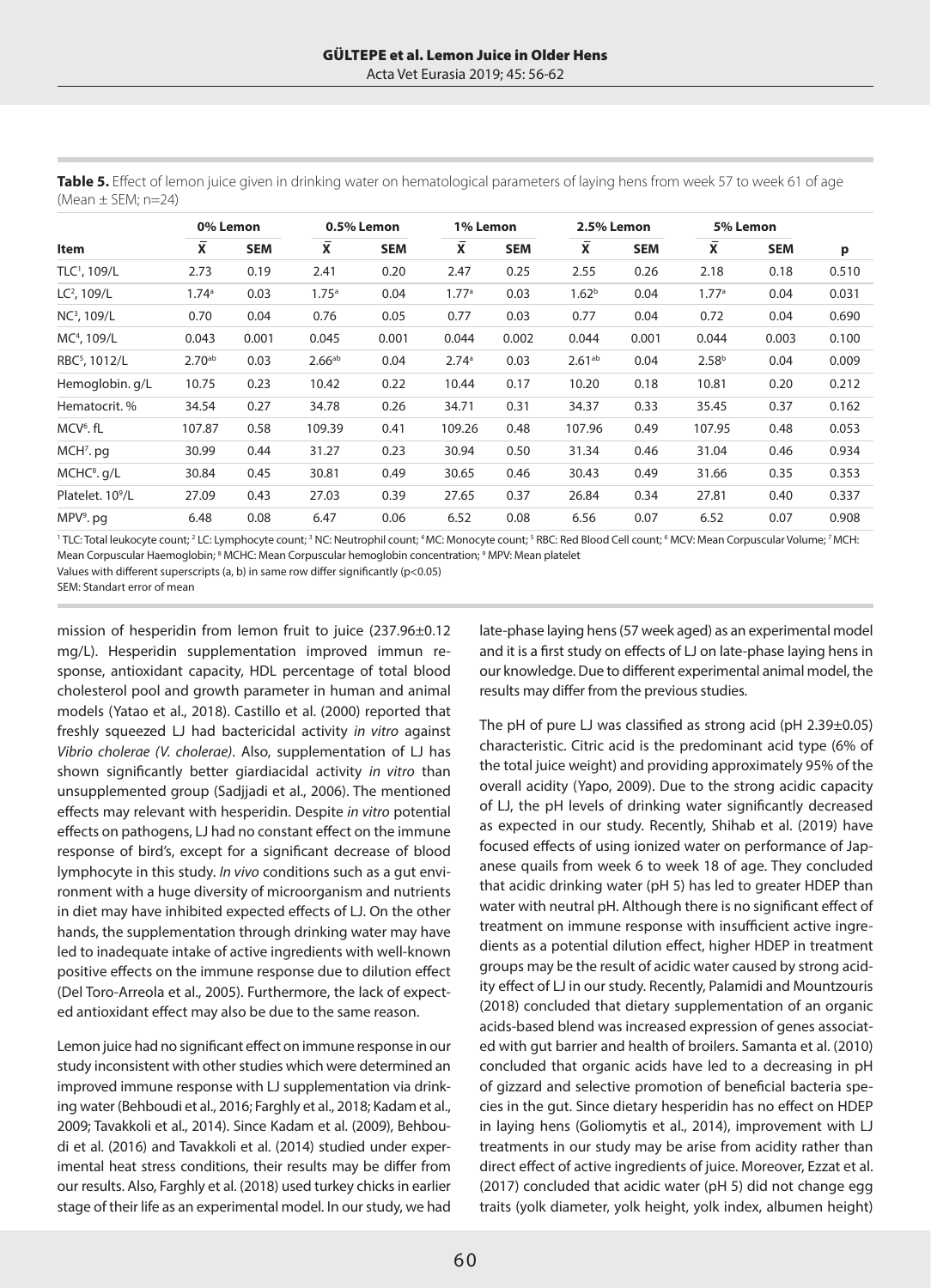of Japanese quails compared to control group and these results are inconsistent with our results. However, the researchers reported no effect of acidic water on Haugh Unit while we determined significant effects of 1% LJ supplementation on Haugh Unit compared to the control and other supplemented groups. Disagreement between studies probably due to a result of different water pH levels in both studies.

Goliomytis et al. (2014) concluded that dietary hesperidin supplementation improved egg yolk oxidative stability, however, the supplementation has shown no effect on egg quality parameters which is consisted with our results on egg quality parameters. In a recent study, the same researchers focused effects of dietary orange pulp on egg yolk traits (Goliomytis et al., 2018) and hesperidin was the most abundant in the orange pulp at a concentration of 8.52±0.78 mg/g among the flavonoids. Although dietary supplementation of a synthetic hesperidin+naringenin combination did not change egg yolk color properties (DSM Yolk Fan score, lightness – L, redness – a, yellowness – b), supplementation of orange pulp included abundant levels of Hesperidin significantly decreased all egg yolk color properties compared to control group. The observed results suggested that hesperidin led to lighter egg yolks even though synergetic effects with a combination with naringenin. In our study, lighter egg yolks in treatment groups than control group may be result of LJ supplementation which has just hesperidin among the other citrus flavonoids (Xu et al., 2008).

The inhibition of 3-hydroxy-3-methylglutaryl (HMG)-CoA reductase improves LDL receptors and increases plasma HDL concentration (Liang et al., 2005). Also, some evidence suggested that hesperetin acts as a cholesterol-lowering agent through decreasing activity of hepatic HMG-CoA reductase (Choi et al., 2004; Kim et al., 2003). In our study, we observed increase of serum HDL levels in 0.5% LJ supplemented group which can be explained by a potential HMG-CoA reductase inhibition of LJ via hesperidin. In contrast with the results of Kim et al. (2003) and Choi et al. (2004), we observed no effect of hesperetin on serum CHO and LDL levels. Differences may be caused by using hesperetin, which is an aglycone form of hesperidin, in mentioned studies. Goliomytis et al. (2014) concluded that dietary hesperidin did not affect plasma CHO levels in laying hens and this finding is consistent with our result. Moreover, hesperidin had a beneficial effect on human red blood cells (Allegra et al., 1995). Although there is no constant dose-dependent effect of treatment, significant changes in RBC levels in some treatment groups might be explained by mentioned effects of hesperidin. However, further evidence need to fully explain its potential mechanism.

In conclusion, LJ showed positive effects on HDEP without any adverse effects on the egg quality traits and health status of late-phase laying hens. However, the positive responses of LJ may be more relevant to acidity of water rather than active ingredients of juice, due to the dilution effect. Further side-byside researches need the dose-controlled hesperidin and acidic water as well as higher concentration of LJs to explore accurate mechanism of their action and its positive effects on late-phase of laying hens.

**Ethics Committee Approval:** The current study was performed at the Animal Research Center of Afyon Kocatepe University Faculty of Veterinary Medicine after the approval of the Local Ethics Committee on the ethical use of animals under approval (Case No: 49533702/22, Date: 16/02/2017).

**Peer-review:** Externally peer-reviewed.

**Author Contributions:** Concept – E.E.G., C.U., İ.S.Ç., İ.B.; Design - E.E.G., C.U., İ.S.Ç., İ.B.; Supervision - E.E.G., C.U., İ.S.Ç., İ.B.; Resources – İ.S.Ç., İ.B., A.I., Ü.Ö.; Materials – E.E.G, İ.S.Ç., İ.B., A.I., Ü.Ö.; Data Collection and/ or Processing – E.E.G., A.I., C.U., İ.S.Ç., İ.B., Ü.Ö.; Analysis and/or Interpretation – E.E.G., A.I., İ.S.Ç., İ.B.; Literature Search – E.E.G., A.I., İ.S.Ç., İ.B.; Writing Manuscript – E.E.G., A.I., İ.S.Ç., İ.B.; Critical Review – E.E.G., A.I., C.U., İ.S.Ç., İ.B., Ü.Ö.

**Acknowledgements:** The authors thank the staff of Afyon Kocatepe University Faculty of Veterinary Medicine Animal Teaching & Research Center for their assistance with this study.

**Conflict of Interest:** The authors have no conflicts of interest to declare.

**Financial Disclosure:** This project was supported by Scientific Research Projects Commission of Afyon Kocatepe University (Afyonkarahisar, Turkey) with project no: 17.KARIYER.153.

## **References**

- **Allegra, C., Bartolo, M.J., Carioti, B., Cassiani, D.**, **1995.** An original microhaemorheological approach to the pharmacological effects of Daflon 500 mg in severe chronic venous insufficiency. International Journal of Microcirculation, Clinical and Experimental 15, 50-54. [[CrossRef](https://doi.org/10.1159/000179096)]
- **Behboudi, H., Esmaeilipour, O., Mirmahmoudi, R., Mazhari, M., 2016.** The influence of drinking water containing lemon juice and thyme supplemented diet on performance and some blood parameters of broilers under heat stress*.* Iranian Journal of Applied Animal Science 6, 169-174.
- **Castillo, M.C., de Allori, C.G., de Gutierrez, R.C., de Saab, O.A., de Fernandez, N.P., de Ruiz, C.S., Holgado, A.P., de Nader, O.M., 2000.** Bactericidal activity of lemon juice and lemon derivatives against *Vibrio cholerae*. Biological and Pharmaceutical Bulletin 23, 1235-1238. [\[CrossRef\]](https://doi.org/10.1248/bpb.23.1235)
- **Catli, A.U., Bozkurt, M., Kucukyilmaz, K., Cinar, M., Bintas, E., Coven, F., Atik, H., 2012.** Performance and egg quality of aged laying hens fed diets supplemented with meat and bone meal or oyster shell meal. South African Journal of Animal Science 42, 74-82. [\[CrossRef](https://doi.org/10.4314/sajas.v42i1.9)]
- **Choi, G.S., Lee, S., Jeong, T.S., Lee, M.K., Lee, J.S., Jung, U.J., Kim, H.J., Park, Y.B., Bok, S.H., Choi, M.S., 2004.** Evaluation of hesperetin 7-O-lauryl ether as lipid-lowering agent in high-cholesterol-fed rats. Bioorganic and Medicinal Chemistry 12, 3599-3605. [\[CrossRef\]](https://doi.org/10.1016/j.bmc.2004.04.020)
- **Del Toro-Arreola, S., Flores-Torales, E., Torres-Lozano, C., Del Toro-Arreola, A., Tostado-Pelayo, K., Guadalupe Ramirez-Duenas, M., Daneri-Navarro, A., 2005.** Effect of D-limonene on immune